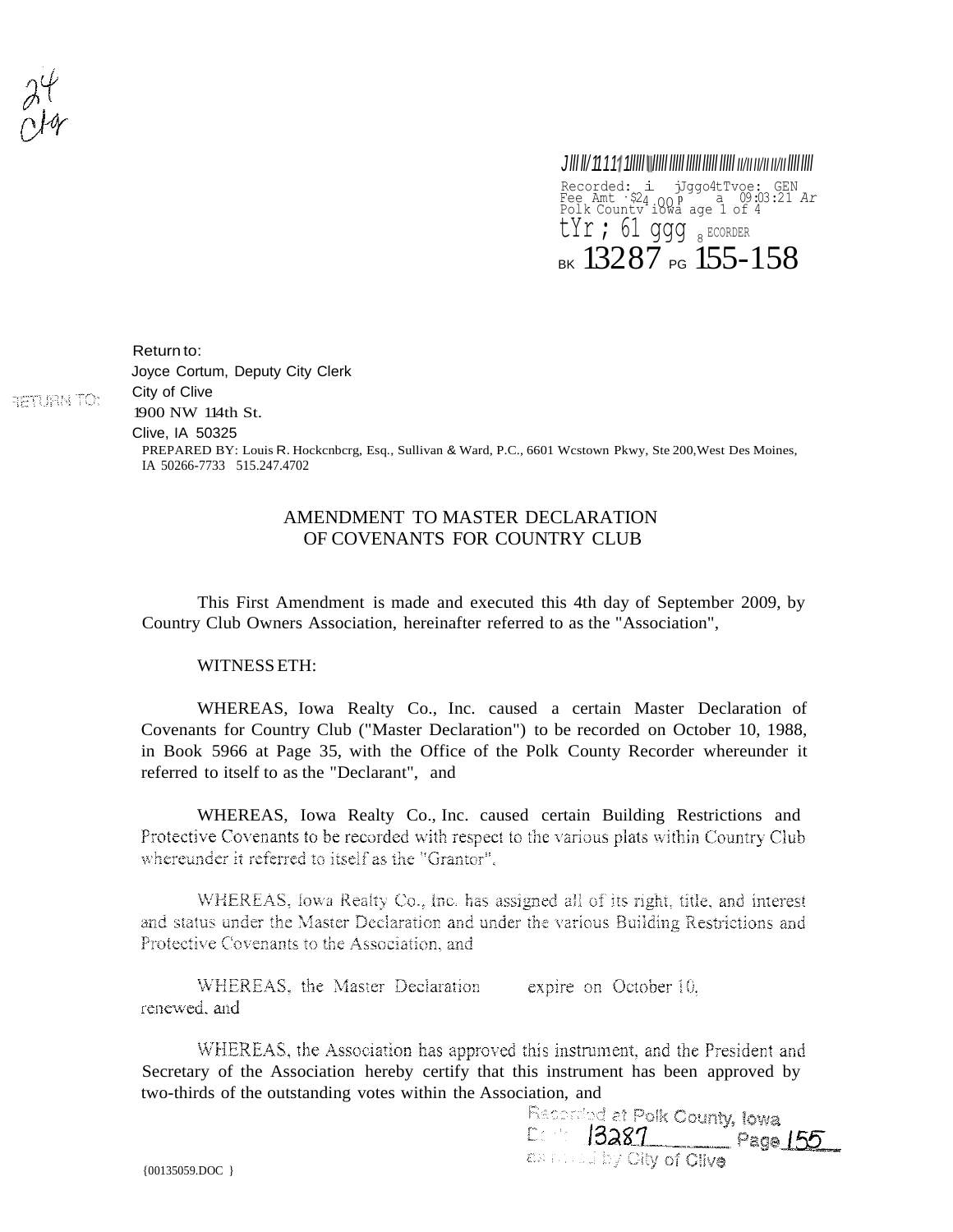WHEREAS, the Association hereby records this instrument for the purpose of preserving the value of properties within Country Club and for the purpose of preserving the values of the amenities within Country Club including but not limited to the dam, lakes, Common Facilities, and Common Areas all of which have been defined in the Master Declaration, and

WHEREAS, the Association declares that all of the Properties within Country Club including but not limited to the dam, lakes, Common Facilities, Common Areas, and the various platted and unplatted lots within Country Club and all portions thereof shall be subject to the terms, conditions, restrictions, covenants, easements, charges, liens, and other provisions hereof and as set forth below:

## ARTICLE I

All references to "Declarant", to "Association", and to "Grantor" under the Master Declaration and under the Building Restrictions and Protective Covenants refer to Association. The provisions of Article I, Section 5 of the Master Declaration is hereby amended to clarify that "Declarant" shall mean and refer to the Association.

## ARTICLE II

As stated in the vanous Building Restrictions and Protective Covenants ("Building Restrictions") that have been recorded in the office of the Polk County Recorder; the terms and conditions of the Master Declaration and of this instrument are incorporated in the various Building Restrictions and Protective Covenants. If there are any inconsistencies between the Master Declaration as amended herein and the Building Restrictions; then the provisions of the Master Declaration and all Amendments, including this Amendment control.

## ARTICLE III

The Master Declaration and the terms and conditions of this instrument shall run with the land and shall be binding upon all parties and all persons having an interest in Country Club and in the various plats, subdivisions, and portions thereof until October 1, 2030, at which time the Master Declaration and the terms and conditions of this instrument shall be automatically extended for successive ten year periods of time unless two-thirds of the then outstanding votes of the Association, by written instrument filed in the Office of the Polk County Recorder, change, amend, and modify the Master Declaration and this instrument.

## **ARTICLE IV**

The provisions of Article VI of the Master Declaration are hereby amended to add the following provisions which provisions shall control any conflicting or ambiguous provisions dealing with the following subject matter:

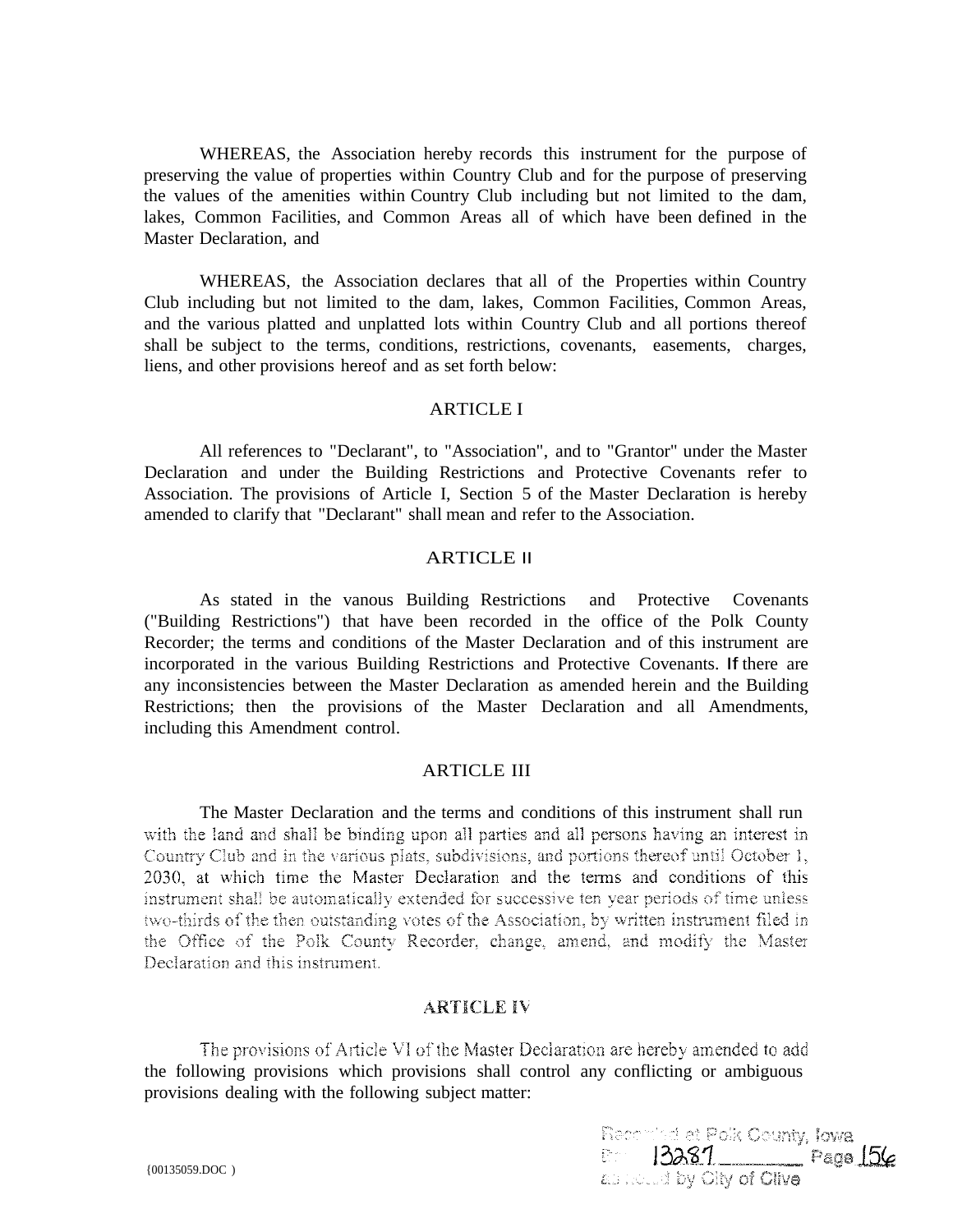Section 6. Shoreline - Lake Lots. The Owner of any Lot which abuts Outlot A in Country Club Plat No. 1 (which Outlot contains the lake and shoreline) shall maintain his or her Lot, in good repair, adjacent to the lake and to the shoreline including but not limited to mowing, seeding and sodding. Such maintenance shall be performed according to rules and regulations established by the Board of Directors of the Association. If any Owner fails to fulfill his or her maintenance responsibilities hereunder, the Association may perform such needed maintenance and assess the cost thereof to the Owner or Owners of the Lot.

The Association shall be responsible for maintaining the shoreline including rip rap (and other like reinforcement of the shoreline) weed control, removal of debris and all other necessary repairs, maintenance and replacements.

#### ARTICLE V

The provisions of Article IX, Section 1 of the Master Declaration are stricken, and the following is inserted in lieu thereof:

Section 1. Rules and Regulations. The Board of Directors of the Association shall have the right to adopt Rules and Regulations governing the Common Areas, Common Facilities, and roofing materials, and such Rules shall be observed and obeyed by the Owners, their guests, licensees, lessees, and assigns. Such Rules and Regulations shall be effective after giving 45 days advanced written notice to the Members. Provided, no such Rules or Regulations adopted by the Board of Directors shall, in any way, modify, amend, repeal or alter the provisions of Section 1, 2, and 4 of this Article.

#### ARTICLE VI

The provisions of Article IX of the Master Declaration are hereby amended by adding the following provisions:

Section 8. Maintenance Responsibilities. The Owner of any Lot shall maintain his or her Lot as well as all improvements thereon in good repair at all times and shall remove any debris or offensive material therefrom, except as may be provided in the Rules and Regulations promulgated by the Board of Directors of the Association or except as provided herein. In the event that any Owner fails to fulfill his or her responsibilities hereunder, then the Association may take such appropriate action to exercise its enforcement rights hereunder.

Section 9. Roofing Materials. The Association and the Members deem roofing materials to be an issue affecting the whole of Country Club and therefore the Association, through its Board of Directors shall establish by rules and regulations such uniform standards with respect to roofing materials to be installed within Country Club, so as to provide architectural and aesthetic consistency within Country Club.